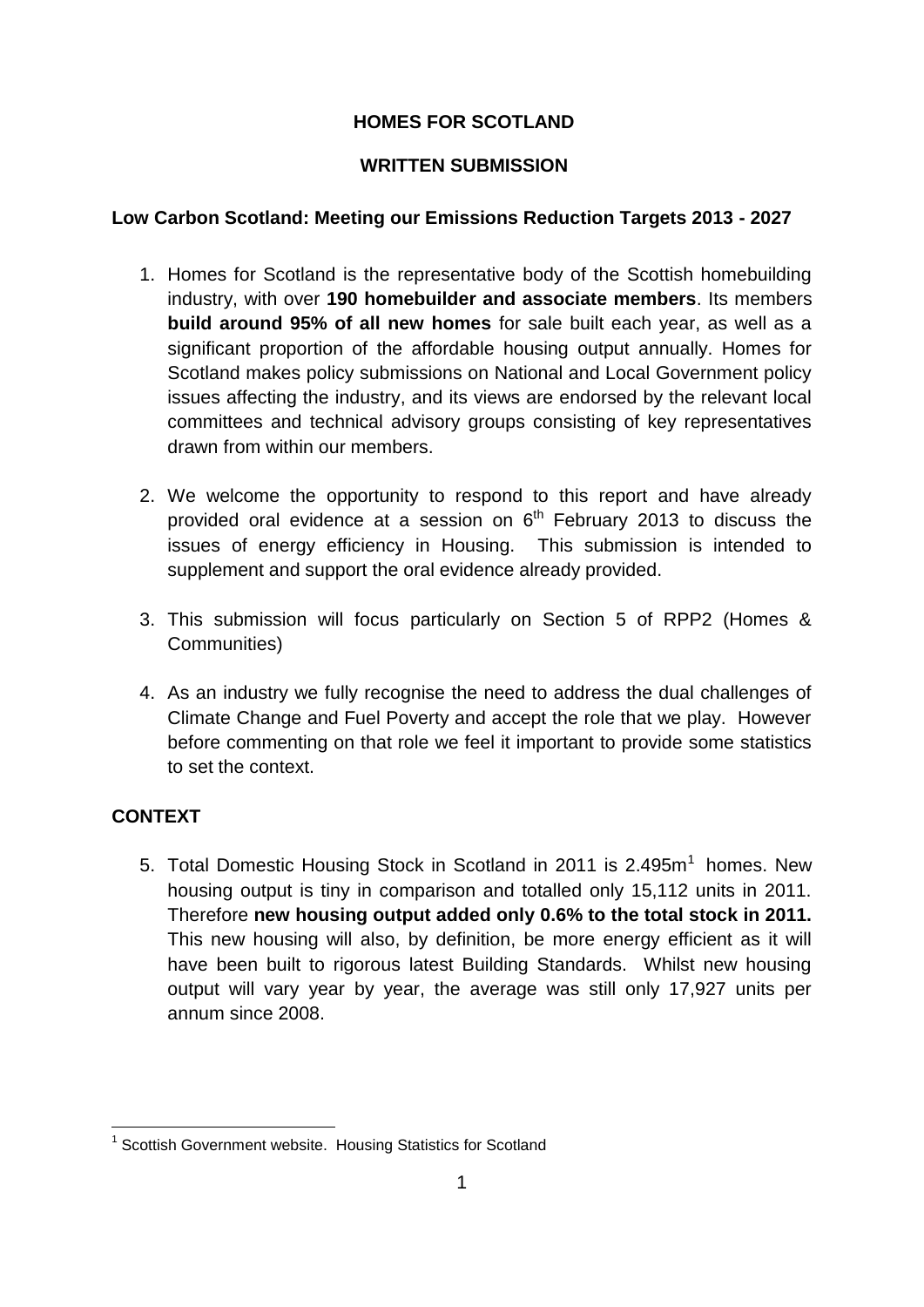- 6. National Records of Scotland projections<sup>2</sup> show that we need 450,000 extra homes in Scotland to meet expected demand by 2030; this equates to an average of 25,000 new homes per year, every year. When compared with the figures above, this perfectly illustrates the challenge we face and the size of the housing crisis.
- 7. Around a fifth of Scotland's housing stock is now over 90 years old and a third more than 60 years old. More than four out of five homes in Scotland today are likely to still be in use in 2050 - within the scope of this RPP2.
- 8. Given the above facts it makes logical sense to **focus all efforts on reducing Carbon Emissions and tackling Fuel Poverty towards the older, less energy efficient housing stock**, and this has been acknowledged within Scottish Governments 'Sustainable Housing Strategy.<sup>3</sup>
- 9. **Retrofitting and upgrading Scotland's existing Housing Stock is by far the biggest challenge and opportunity to make impact on carbon**  reduction. However a report from WWF, Mind the Gap<sup>4</sup> in 2012 concluded that there could be a major shortfall of available funding to deliver the targets as set out.
- 10.New build homes are already highly energy efficient and current standards mean that **new build homes have already reduced their carbon emissions**  by 70% since 1990 levels<sup>3</sup>. According to our own calculations, new energy standard proposals recently published by the Scottish Government, will contribute only  $0.07\%$ <sup>5</sup> to overall climate change targets.

# **NEW BUILD HOUSING – THE ECONOMICS OF DEVELOPMENT**

11. The Sullivan Report<sup>6</sup> published in 2007 set a roadmap to zero carbon homes by 2016 and

1

<sup>&</sup>lt;sup>2</sup> National Records for Scotland Household Projections for Scotland 2008-based

<sup>3</sup> Homes that don't cost the earth – a consultation on Scotland's Sustainable Housing Strategy: http://www.scotland.gov.uk/Publications/2012/06/8390/7

<sup>4</sup> Mind the Gap: WWF 2012

<sup>&</sup>lt;sup>5</sup> Extrapolated from the Scottish Government's "Low Carbon Scotland: Meeting the Emissions Reductions Targets 2010-2022" (June 2011) <http://www.scotland.gov.uk/Resource/Doc/346760/0115345.pdf>

<sup>&</sup>lt;sup>6</sup> A Low Carbon Building Standards Strategy for Scotland. 2007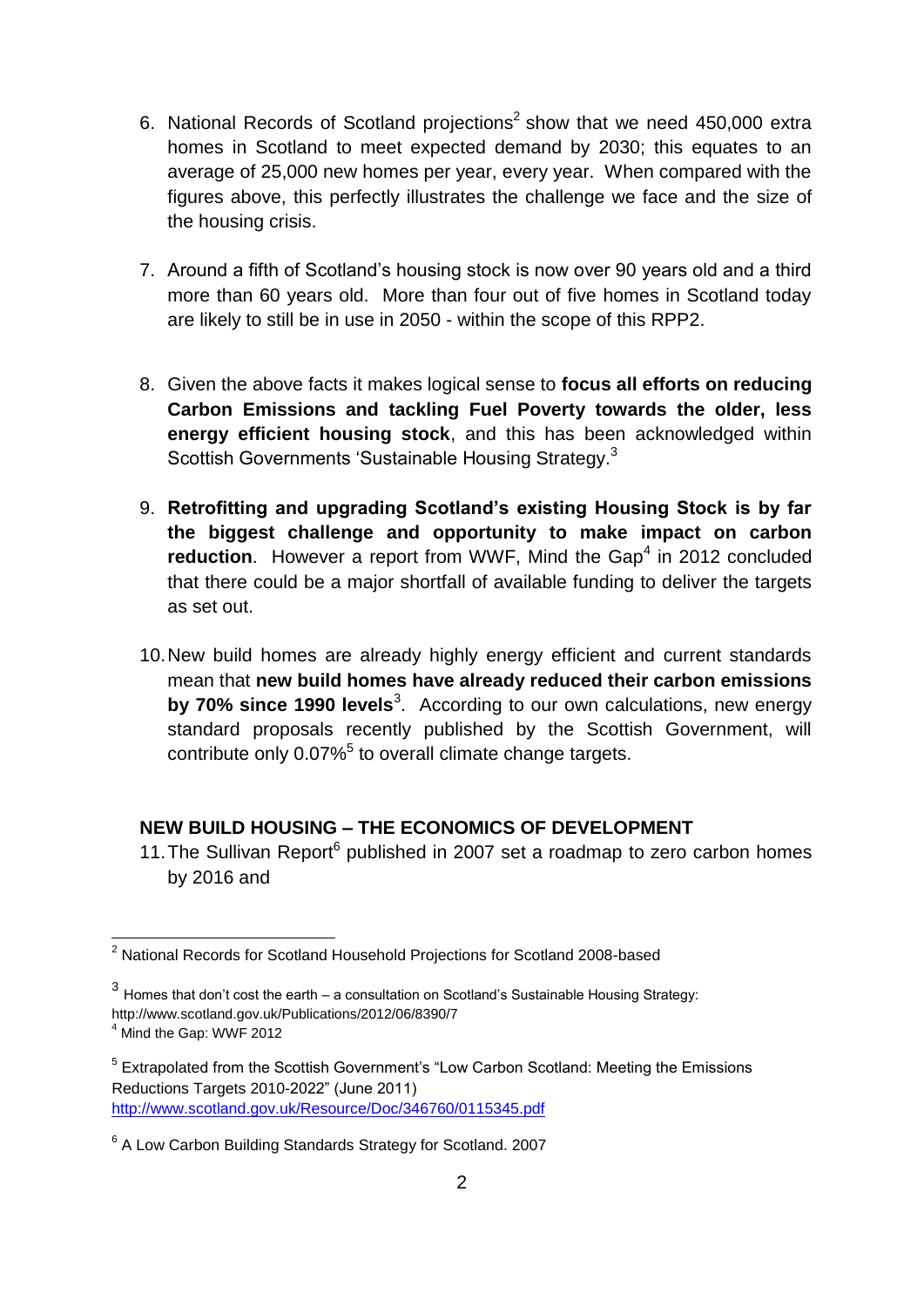there have been changes to Building Regulations in 2010 to deliver upon this roadmap. Further proposed changes are currently under Consultation for intended implementation in late 2013/early 2014<sup>7</sup>.

- 12.The impact of these (and other) proposed changes to Building Regulations will however have a significant affect upon the cost of constructing a new home. Building Standards Division of Scottish Government commissioned BRE to undertake a study $^8$  into the cost impact of these changes and they concluded that "*The life cycle costs of the dwellings with improved levels used net present value as an indicator of the returns expected. Returns over 30 years were found to be negative for all fuel price inflation measures used*" – suggesting that the life-cycle economics were negative The study went on to advise that the Capital Costs for implementing the proposed changes ranged from between £1,314 - £11,284, with the average being typically c.£6,656.
- 13.It is this additional Capital cost which will potentially have a major effect on the housing industry as there is no way for the homebuilder to absorb this additional cost or see it reflected in the selling price of the home.
- 14.Any additional costs will have ultimately have to be borne within the complete supply chain and consequently converted into land values, which could take many years to work through the system. In the meantime, sites that have been purchased on an assumed costs analysis could become economically inefficient to develop and thus output could stall.
- 15.Larger, UK-wide developers will make land-buying and investment decisions based on where they can achieve the best shareholder returns. If construction costs are relatively higher in Scotland (and consequently returns lower), their investment will take place elsewhere. Smaller, local homebuilders will simply not be able to develop, as sites are not viable.
- 16.Reduction in housing output will have many knock-on effects. The existing housing need and shortfall has already been recognised (see item 6 above). Reduced housing output even further will negatively impact on jobs and economic activity in an industry that is already fragile.

1

 $7$  Lower carbon buildings - a review of energy standards and guidance within Scottish building regulations<http://www.scotland.gov.uk/Publications/2013/01/4018>

 $8$  BRE Report on assessment of the impact of potential improvements to energy standards for new domestic buildings within building regulations <http://www.scotland.gov.uk/Resource/0041/00412409.pdf>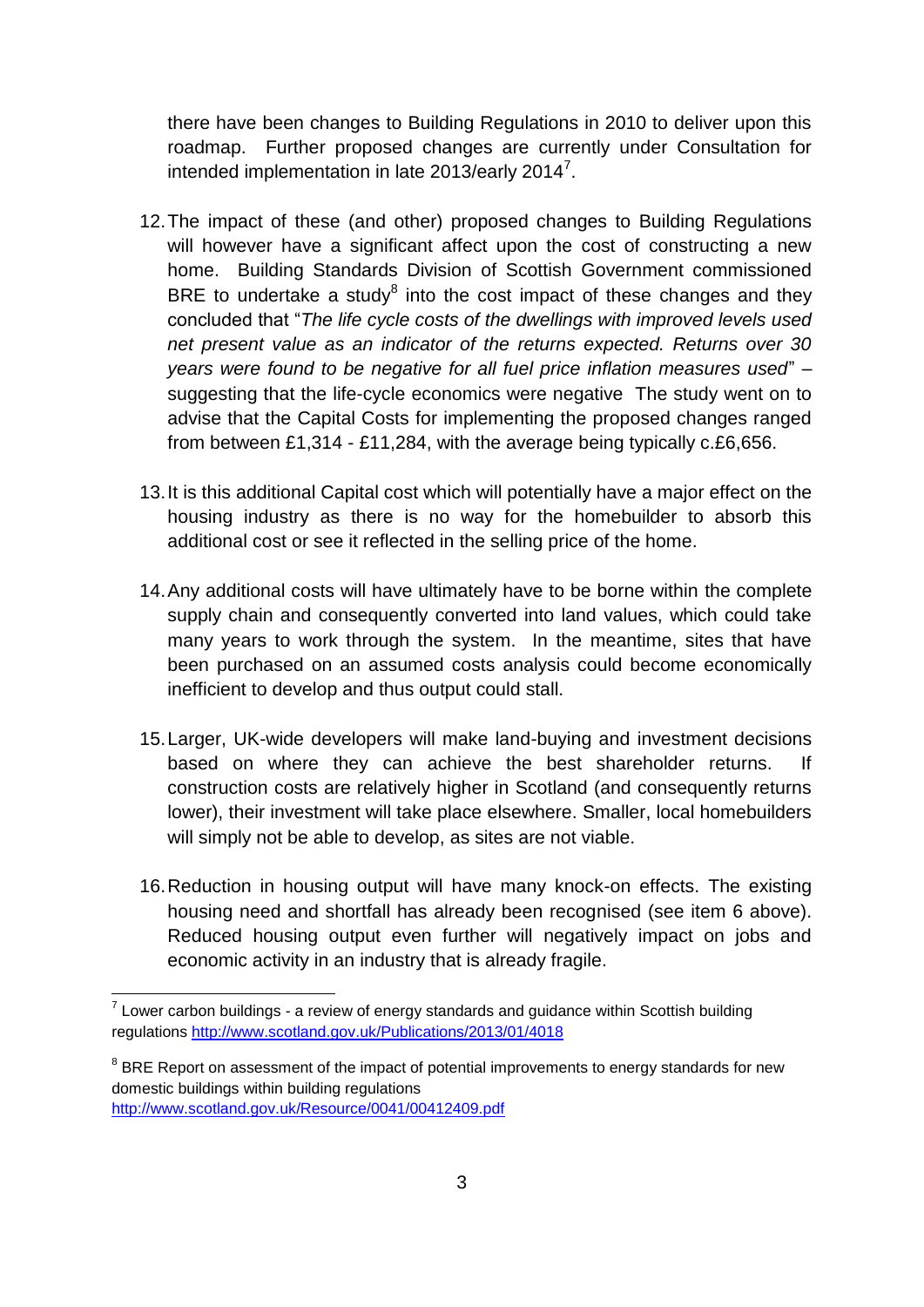#### **MARKET TRANSFORMATION**

- 17.At present, valuers and mortgage lenders do not recognise any value premium for energy efficient homes. For example, two similar sized houses adjacent to each other and comparable in all respects – one 90 years old and very energy inefficient would be valued at the same rate to a brand new home that is highly energy efficient.
- 18.Although recent fuel price rises have been significant, there is little evidence to suggest that the energy efficiency of a home plays an important or pivotal factor in the decision-making process when choosing a new home for most homebuyers, whether that is an older property or new-build.
- 19.Until we see Market Transformation, where the energy efficiency of a home is reflected in its value, then we will struggle to continue to add to the construction costs because land will become unviable to build, output will decline further and this will impact upon jobs, economic growth and add to the housing crisis.
- 20.Financial Market Transformation has been recognised by Scottish Government as a necessary requirement and is discussed in the Sustainable Housing Strategy document<sup>9</sup>. However there is no evidence of this change taking place to date.

#### **INCENTIVISING DESIRABLE BEHAVIOUR**

21.We believe that to achieve market transformation we need to see the energy efficiency of a home reflected in ways that incentivise. For example Stamp Duty Land Tax (LBTT) should be structured to offer lower rates for energy efficient homes. However, this transaction tax would only apply to homemovers and may not in itself be sufficient to drive change. To achieve greater impact consideration should be given to structuring Council Tax charges to reflect the energy efficiency of homes and encourage improvements.

#### **ALLOWABLE SOLUTIONS**

22.Given the challenges posed, we believe that new build homes and the industry can play an important part. We have proposed that instead of introducing new tougher Building Standards for new homes, which would only

<sup>1</sup>  $9$  Homes that don't cost the earth – a consultation on Scotland's Sustainable Housing Strategy:

<http://www.scotland.gov.uk/Publications/2012/06/8390/7>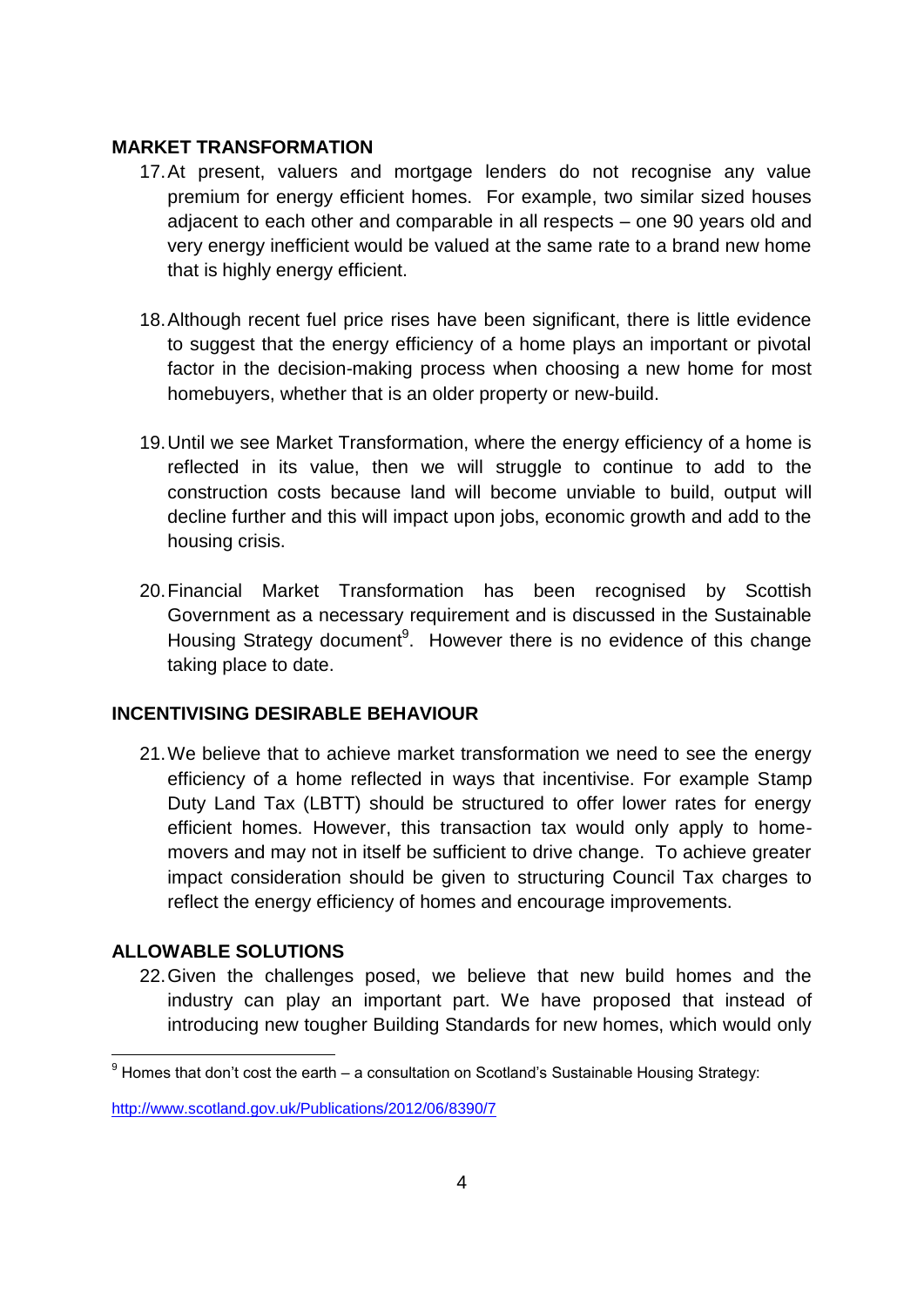deliver a negligible contribution to the Carbon Reduction target<sup>10</sup>, and at the expense of much needed housing output, instead Scottish Government introduces flexibility in its approach. The introduction of 'Allowable Solutions' whereby a homebuilder, rather than build to new Energy standards, could instead be given the option to contribute to a fund which would be used to retrofit and upgrade older properties, could achieve greater levels of Carbon reduction per £ spent and create a win-win situation.

- 23.Some opponents to this proposal have argued that '*if homes are not built to the highest possible standards now then they will have to be upgraded in the future*' – we understand this point but would propose a 'Fabric First 'approach, whereby the main structure of the house (walls, floor and roof etc) be optimised for maximum performance by using as much insulation as possible during the design and construction phases. As soon as this optimum point is reached, then the addition of micro-renewables can be included which are relatively easier to add at a later date, as evidenced by the growing number of older properties having solar panels fitted.
- 24.We believe that this 'Allowable Solutions' approach makes most pragmatic sense and allows the home building industry to continue to deliver the muchneeded homes, contribute towards to the Retrofit of older, energy inefficient properties and achieve a much greater impact on carbon reduction and fuel poverty.

## **SUMMARY & CONCLUSIONS**

1

- 25.Achieving the ambitious and challenging Carbon reduction and Fuel Poverty targets set by Scottish Government will require major change and creative approaches.
- 26.However, actions to achieve these targets can not and should not be seen in isolation of the wider impact that they may have, or indeed the possible unintended consequences.
- 27.Scotland has a housing shortage and a need to deliver thousands of new homes. Steps that drive up the cost of building these new homes will result in the decline in output unless mitigating actions can be taken.

 $10$  Extrapolated from the Scottish Government's "Low Carbon Scotland: Meeting the Emissions Reductions Targets 2010-2022" (June 2011) <http://www.scotland.gov.uk/Resource/Doc/346760/0115345.pdf>